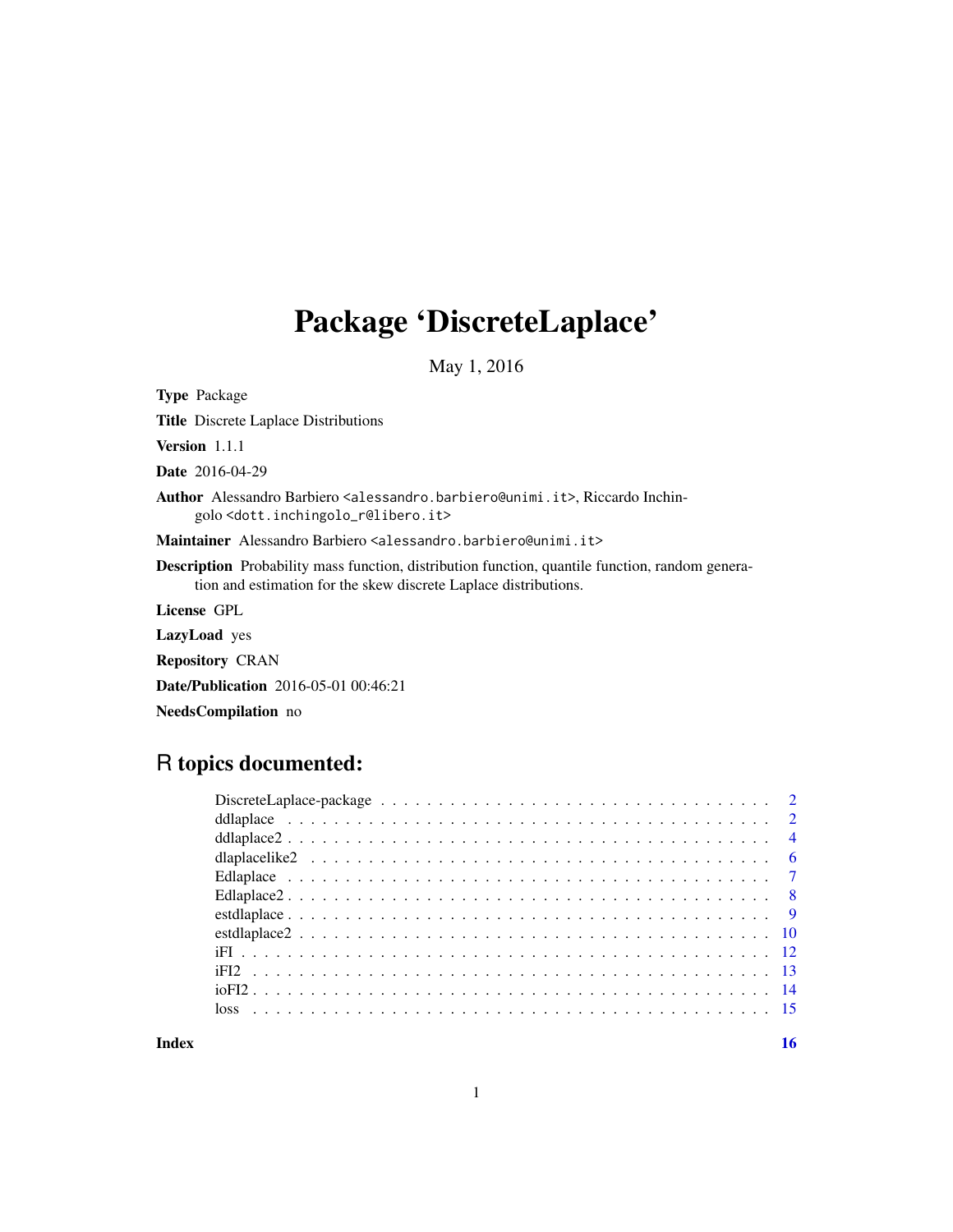<span id="page-1-0"></span>DiscreteLaplace-package

*Discrete Laplace Distributions*

#### Description

Probability mass function, distribution function, quantile function, random generation and sample estimation for two discrete skew Laplace distributions on integers. The skew discrete Laplace distributions here considered are that proposed by Kozubowski and Inusah (2006), henceforth referred to as DSL, and the alternative one proposed by Barbiero (2014), henceforth ADSL.

#### Details

| Package:  | DiscreteLaplace |
|-----------|-----------------|
| Type:     | Package         |
| Version:  | 1.1.1           |
| Date:     | 2016-04-29      |
| License:  | GPL             |
| LazyLoad: | yes             |

#### Author(s)

Alessandro Barbiero, Riccardo Inchingolo

Maintainer: Alessandro Barbiero <alessandro.barbiero@unimi.it>

#### References

T. J. Kozubowski, S. Inusah (2006) A skew Laplace distribution on integers, *Annals of the Institute of Statistical Mathematics*, 58: 555-571, <http://dx.doi.org/10.1007/s10463-005-0029-1>

A. Barbiero (2014) An alternative discrete Laplace distribution, *Statistical Methodology*, 16: 47-67, <http://dx.doi.org/10.1016/j.stamet.2013.07.002>

<span id="page-1-1"></span>

|  | ddlaplace |  |
|--|-----------|--|
|  |           |  |

Probability mass function, cumulative distribution function, quantile *function and random generation of the DSL*

#### Description

The function computes the probability mass function, the cumulative distribution function, the quantile function of the DSL and implements random generation.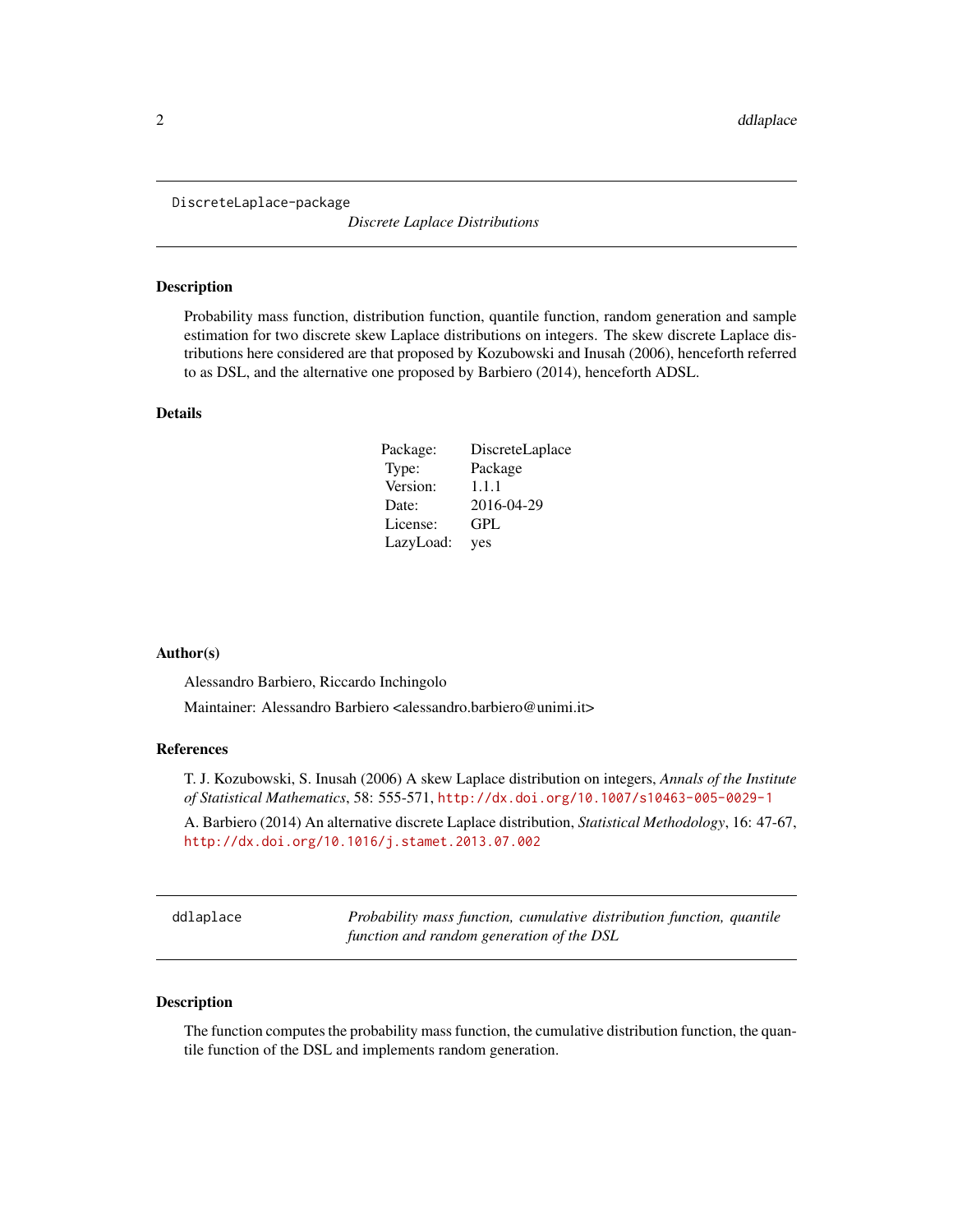#### <span id="page-2-0"></span>ddlaplace 3

## Usage

```
ddlaplace(x, p, q)
pdlaplace(x, p, q)
qdlaplace(prob, p, q)
rdlaplace(n, p, q)
```
# Arguments

| $\mathsf{x}$ | vector of quantiles                            |
|--------------|------------------------------------------------|
|              | the first parameter $p$ in $(0, 1)$ of the SDL |
|              | the second parameter q in $(0, 1)$ of the SDL  |
| prob         | vector of probabilities                        |
|              | number of observations                         |

# Details

The pmf of the SDL is given by

$$
P(X = x; p, q) = \frac{(1-p)(1-q)}{1-pq}p^x; x = 0, 1, 2, 3, ...
$$
  

$$
P(X = x; p, q) = \frac{(1-p)(1-q)}{1-pq}q^{|x|}; x = 0, -1, -2, -3, ...
$$

whereas the cumulative distribution function is given by

$$
F(x; p, q) = P(X \le x) = \frac{(1-p)q^{-\lfloor x \rfloor}}{1-pq}, x < 0
$$
  

$$
F(x; p, q) = P(X \le x) = 1 - \frac{(1-q)p^{\lfloor x \rfloor + 1}}{1-pq}, x \ge 0
$$

## Value

ddlaplace returns the probability of x; pdlaplace returns the cumulate probability of x; qdlaplace returns the prob- quantile; rdlaplace returns a random sample of size n from DSL.

#### Author(s)

Alessandro Barbiero, Riccardo Inchingolo

# References

Tomasz J. Kozubowski, Seidu Inusah (2006) A skew Laplace distribution on integers, *Annals of the Institute of Statistical Mathematics*, 58: 555-571

#### See Also

[ddlaplace2](#page-3-1)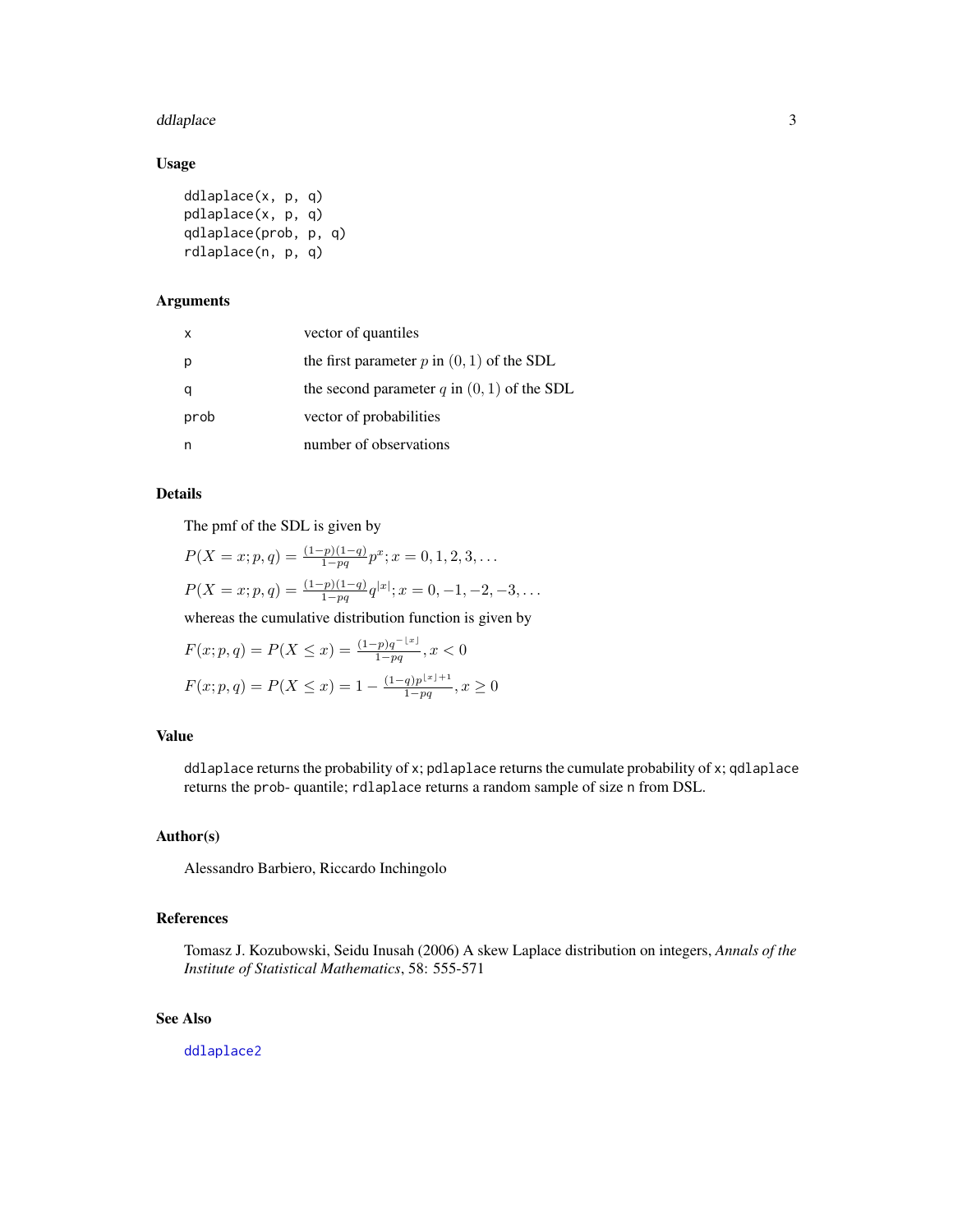#### Examples

```
# pmf
p < -0.7q<-0.45
x < -10:10prob<-ddlaplace(x, p, q)
plot(x, prob, type="h")
prob<-ddlaplace(x, q, p) # swap the parameters
plot(x, prob, type="h")
ddlaplace(-4:4, 1:9/10, 9:1/10) # letting p and q be vectors
# cdf
p < -0.2q< -0.5x<-c(-3, -1, pi)
pdlaplace(x, p, q)
# quantile function
p<-0.8
q< -0.4prob<-c(0.2,0.5,0.8)
x<-qdlaplace(prob, p, q)
x # check
upper<-pdlaplace(x, p, q)
upper
lower<-pdlaplace(x-1, p, q)
lower
lower<=prob & prob<=upper
# random generation
n<-100
p < -0.3q<-0.5
x<-rdlaplace(n, p, q)
x
t < -table(x)t
plot(t)
```
<span id="page-3-1"></span>ddlaplace2 *Probability mass function of the ADSL*

#### Description

The function computes the probability mass function, the cumulative distribution function, the quantile function of the ADSL and provides random generation of samples from the same model

#### Usage

ddlaplace2(x, p, q) palaplace2(x, p, q) pdlaplace2(x, p, q)

<span id="page-3-0"></span>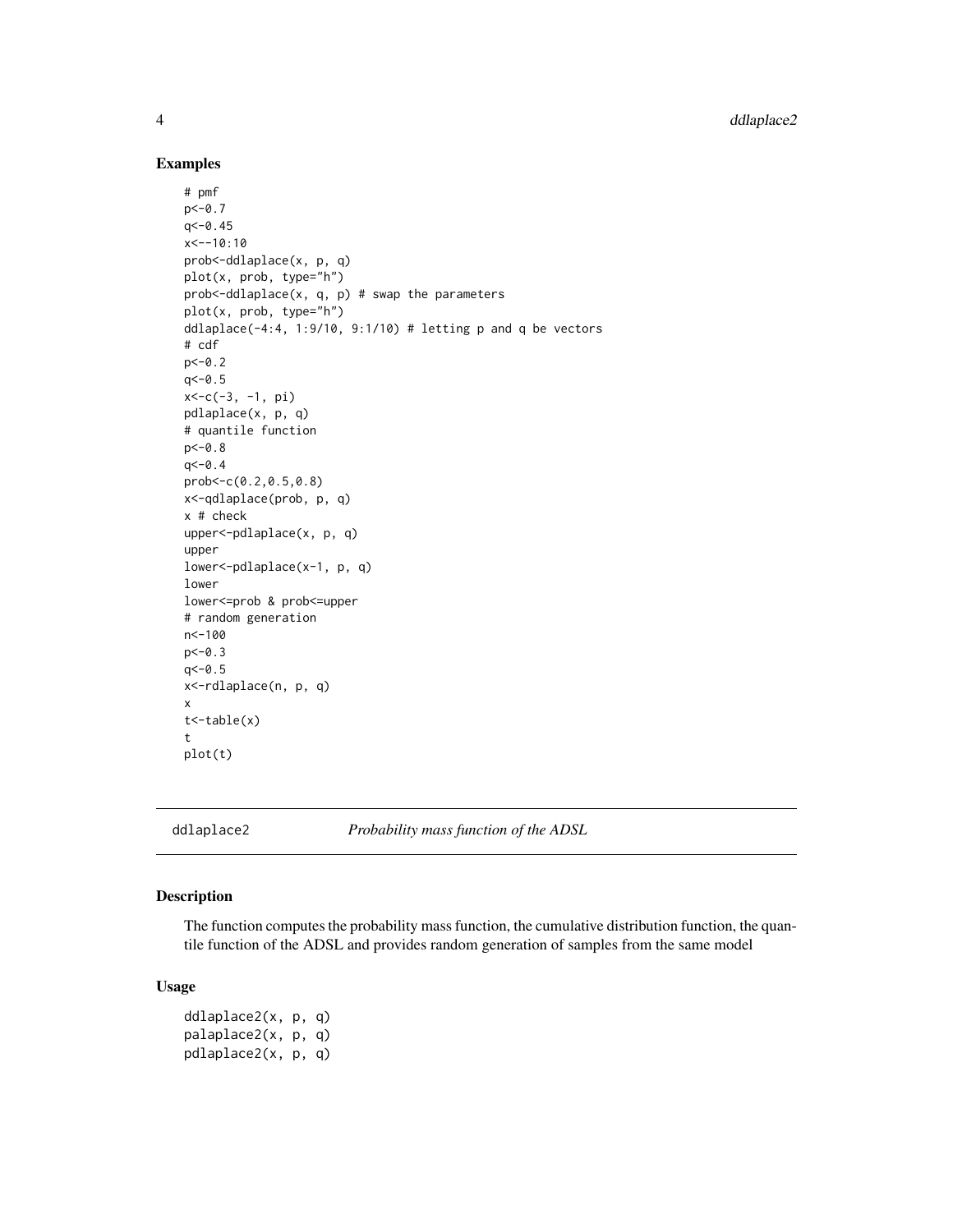# <span id="page-4-0"></span>ddlaplace2 5

```
qdlaplace2(prob, p, q)
rdlaplace2(n, p, q)
```
# Arguments

|      | vector of quantiles                              |
|------|--------------------------------------------------|
|      | the first parameter $p$ in $(0, 1)$ of the ADSL  |
|      | the second parameter $q$ in $(0, 1)$ of the ADSL |
| prob | vector of probabilities                          |
|      | number of observations                           |

# Details

The probability mass funtion of the ADSL distribution is given by:

$$
P(X = x; p, q) = \frac{\log p}{\log(pq)} q^{-(x+1)} (1-q) \text{ for } x = \dots, -2, -1
$$
  
and  

$$
P(X = x; p, q) = \frac{\log q}{\log(pq)} p^x (1-p) \text{ for } x = 0, 1, 2, \dots
$$
  
Its cumulative distribution function is:  

$$
F(x; p, q) = \frac{\log p}{\log(pq)} q^{-(\lfloor x \rfloor + 1)} \text{ for } x < 0
$$
  
and  

$$
F(x; p, q) = 1 - \frac{\log q}{\log(pq)} p^{(\lfloor x \rfloor + 1)} \text{ for } x \ge 0
$$

#### Value

ddlaplace2 returns the probability of x; pdlaplace2 returns the cumulate probability of x; qdlaplace2 returns the prob- quantile; rdlaplace2 returns a random sample of size n from ADSL.

# Author(s)

Alessandro Barbiero, Riccardo Inchingolo

# References

A. Barbiero, An alternative discrete Laplace distribution, *Statistical Methodology*, 16: 47-67

#### See Also

#### [ddlaplace](#page-1-1)

```
# pmf
p \le -0.7q \leq -0.45x \le -10:10prob <- ddlaplace2(x, p, q)
plot(x, prob, type="h")
```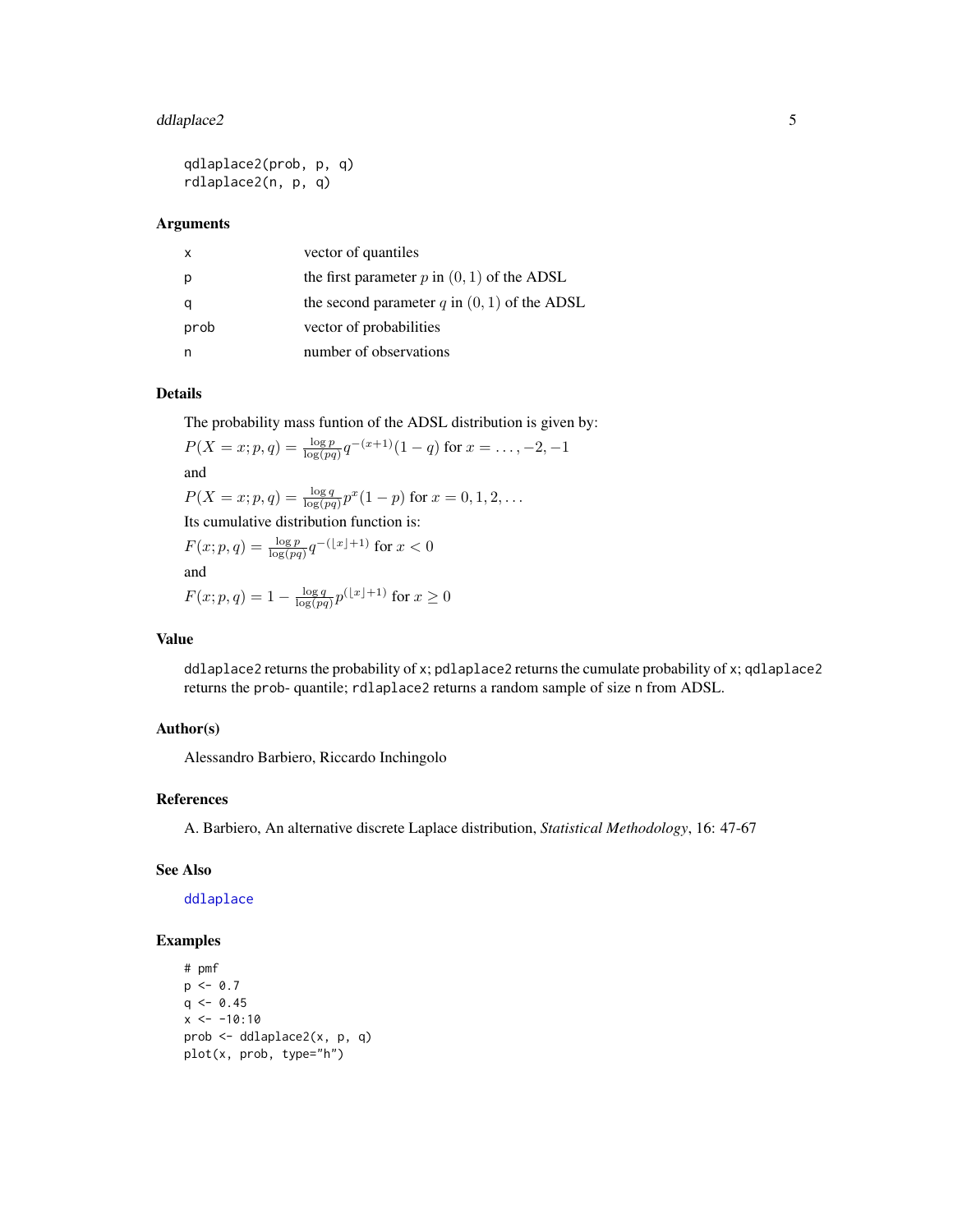```
# swap the parameters
prob <- ddlaplace2(x, q, p)
plot(x, prob, type="h")
# letting p and q be vectors...
ddlaplace2(-4:4, 1:9/10, 9:1/10)
# cdf
pdlaplace2(x, p, q)
pdlaplace2(pi, p, q)
pdlaplace2(floor(pi), p, q)
# quantile function
qdlaplace(1:9/10, p, q)
# random generation
y <- rdlaplace2(n=1000, p, q)
plot(table(y))
```
<span id="page-5-1"></span>dlaplacelike2 *Log-likelihood function for the ADSL distribution*

# Description

Log-likelihood function (changed in sign) for the ADSL distribution.

#### Usage

dlaplacelike2(par, x)

#### Arguments

| par | the vector of parameters $(p, q)$  |
|-----|------------------------------------|
| x   | a vector of observations from ADSL |

# Value

The log-likelihood function with changed sign.

### Author(s)

Alessandro Barbiero, Riccardo Inchingolo

#### References

A. Barbiero, An alternative discrete Laplace distribution, *Statistical Methodology*, 16: 47-67

# See Also

[estdlaplace2](#page-9-1), [ddlaplace2](#page-3-1)

<span id="page-5-0"></span>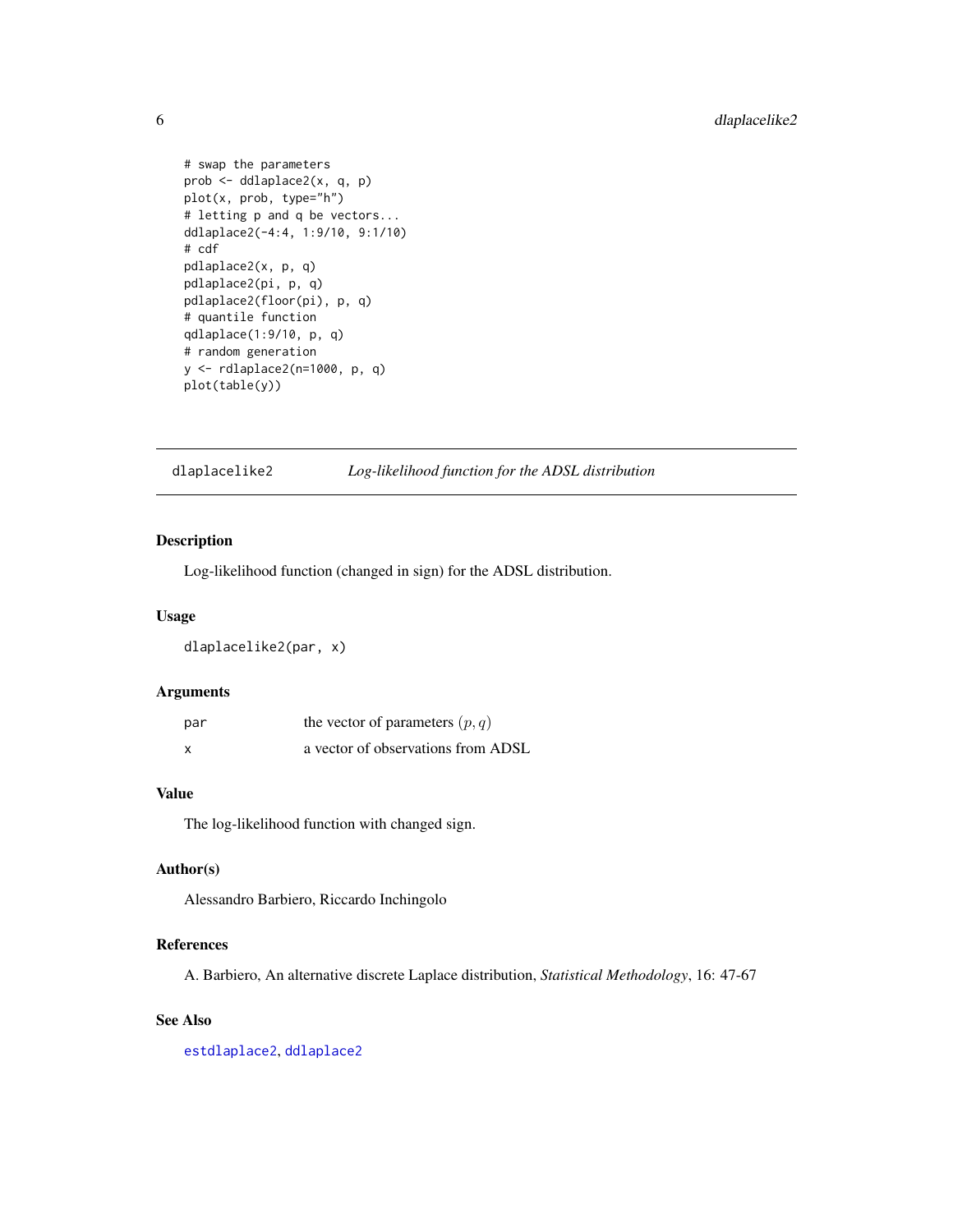#### <span id="page-6-0"></span>Edlaplace 7 and 7 and 7 and 7 and 7 and 7 and 7 and 7 and 7 and 7 and 7 and 7 and 7 and 7 and 7 and 7 and 7 and 7 and 7 and 7 and 7 and 7 and 7 and 7 and 7 and 7 and 7 and 7 and 7 and 7 and 7 and 7 and 7 and 7 and 7 and 7

#### Examples

```
p \le -0.25q \le -0.7x \leftarrow rdlaplace2(n=100, p, q)
par <- estdlaplace2(x, "ML")
-dlaplacelike2(par, x) # greater than...
-dlaplacelike2(c(p, q), x)
```
Edlaplace *Moments of the discrete Laplace distribution*

# Description

The function provides the expected value and the variance of the SDL, and the expectation of its absolute value.

# Usage

Edlaplace(p, q)

#### Arguments

| p | the first parameter, in $(0, 1)$ , of the DSL  |
|---|------------------------------------------------|
| a | the second parameter, in $(0, 1)$ , of the DSL |

# Details

$$
E(X; p, q) = \frac{1}{1-p} - \frac{1}{1-q} = \frac{p}{1-p} - \frac{q}{1-q},
$$
  
\n
$$
E(|X|; p, q) = \frac{q(1-p)^2 + p(1-q)^2}{(1-qp)(1-q)(1-p)},
$$
  
\n
$$
V(X; p, q) = \frac{1}{(1-p)^2(1-q)^2} \left[ \frac{q(1-p)^3(1+q) + p(1-q)^3(1+p)}{1-pq} - (p-q)^2 \right]
$$

# Value

A list of three items:

| E1               | expected value                    |
|------------------|-----------------------------------|
| E <sub>1</sub> a | expectation of the absolute value |
| v                | variance                          |

# Author(s)

Alessandro Barbiero, Riccardo Inchingolo

#### References

T. J. Kozubowski, S. Inusah (2006) A skew Laplace distribution on integers, *Annals of the Institute of Statistical Mathematics*, 58: 555-571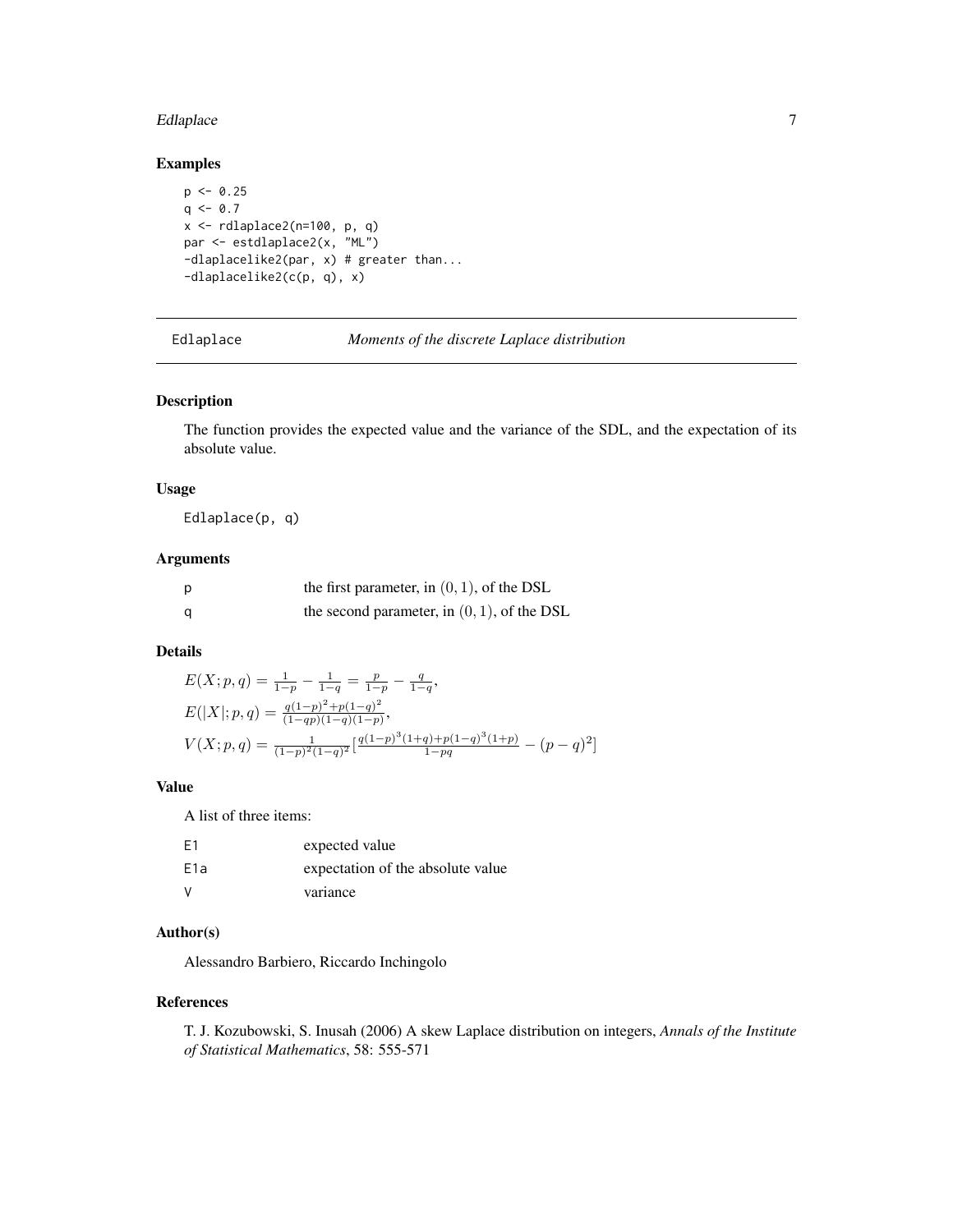#### See Also

[ddlaplace](#page-1-1)

# Examples

# ex.1 p<-0.5  $q < -0.4$ Edlaplace(p, q) # ex.2 p<-0.1  $q< -0.9$ Edlaplace(p, q)

<span id="page-7-1"></span>Edlaplace2 *First- and second-order moments of ADSL*

#### Description

First- and second-order moment of the ADSL distribution.

#### Usage

Edlaplace2(p, q)

#### Arguments

| p | the first parameter $p$ , in $(0, 1)$ , of the ADSL |
|---|-----------------------------------------------------|
| a | the first parameter $q$ , in $(0, 1)$ , of the ADSL |

#### Details

For the ADSL distribution,

```
E(X; p, q) = \frac{\log q}{\log (pq)} \frac{p}{1-p} - \frac{\log p}{\log (pq)} \frac{1}{1-q}and
 E(X^2; p, q) = \frac{\log q}{\log(pq)}p(1+p)\frac{p(1+p)}{(1-p)^2} + \frac{\log p}{\log (pq)} \frac{1+q}{(1-q)^2}
```
#### Value

A list containing the first- and the second-order moments of the ADSL distribution, E1 and E2.

# Author(s)

Alessandro Barbiero, Riccardo Inchingolo

<span id="page-7-0"></span>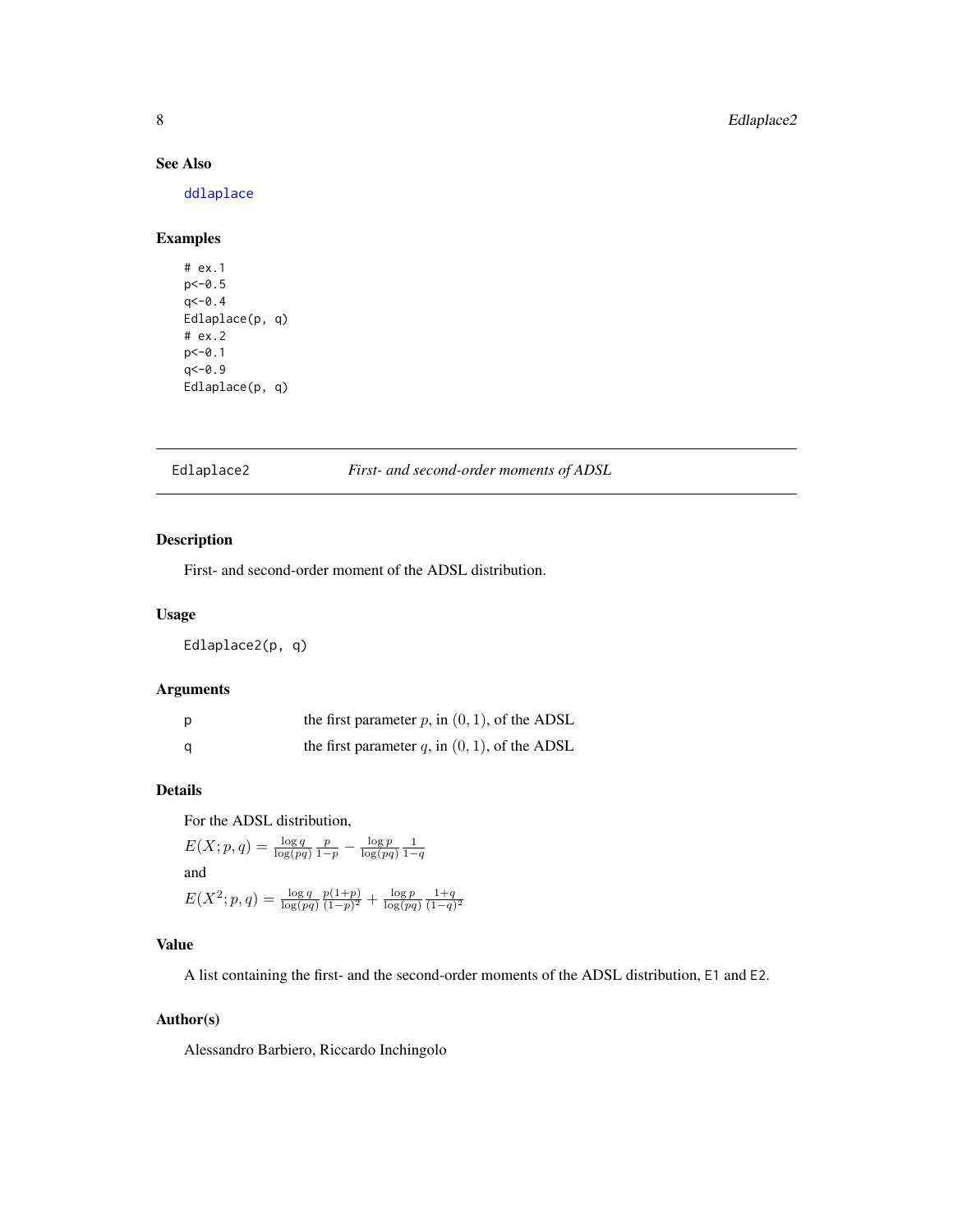# <span id="page-8-0"></span>estdlaplace 9

#### References

A. Barbiero, An alternative discrete Laplace distribution, *Statistical Methodology*, 16: 47-67

#### See Also

[estdlaplace2](#page-9-1), [loss](#page-14-1), [ddlaplace2](#page-3-1)

#### Examples

Edlaplace2(p=0.3, q=0.3) Edlaplace2(p=0.3, q=0.6) Edlaplace2(p=0.6, q=0.3) Edlaplace2(p=0.6, q=0.6)

estdlaplace *Sample estimation for the DSL*

#### Description

The function provides the maximum likelihood estimates for the parameters of the DSL and the estimate of the inverse of the Fisher information matrix. The method of moments estimates of p and  $q$  coincide with the maximum likelihood estimates.

#### Usage

estdlaplace(x)

#### Arguments

x a vector of observations from the DSL

#### Details

See the reference. If  $\bar{x}^+ = \frac{1}{n} \sum_{i=1}^n x_i^+, \bar{x}^- = \frac{1}{n} \sum_{i=1}^n x_i^-$  where  $x^+$  and  $x^-$  are the positive and the negative parts of x, respectively:  $x^+ = x$  if  $x \ge 0$  and zero otherwise,  $x^- = (-x)^+$ , then

$$
\hat{q} = \frac{2\bar{x}^-(1+\bar{x})}{1+2\bar{x}^-\bar{x}+\sqrt{1+4\bar{x}^-\bar{x}^+}}, \hat{p} = \frac{\hat{q}+\bar{x}(1-\hat{q})}{1+\bar{x}(1-\hat{q})}
$$
\nwhen  $\bar{x} \geq 0$  and

\n
$$
\hat{p} = \frac{2\bar{x}^+(1-\bar{x})}{1-2\bar{x}^+\bar{x}+\sqrt{1+4\bar{x}^-\bar{x}^+}}, \hat{q} = \frac{\hat{p}-\bar{x}(1-\hat{p})}{1-\bar{x}(1-\hat{p})}
$$
\nwhen  $\bar{x} \leq 0$ .

#### Value

A list comprising

| hatp     | estimate of $p$                                          |
|----------|----------------------------------------------------------|
| hatq     | estimate of $q$                                          |
| hatSigma | estimate of the inverse of the Fisher information matrix |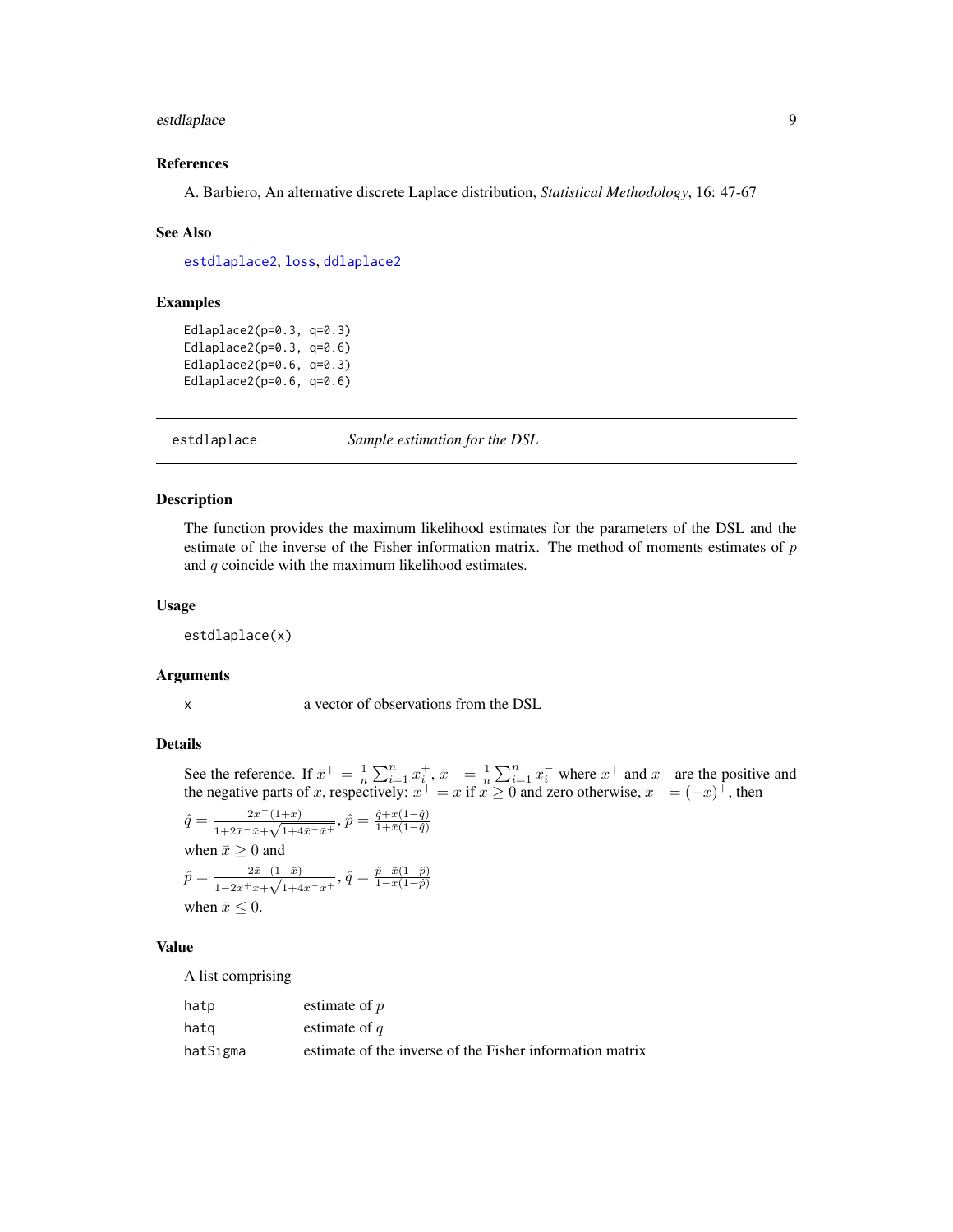#### <span id="page-9-0"></span>Author(s)

Alessandro Barbiero, Riccardo Inchingolo

## References

T. J. Kozubowski, S. Inusah (2006) A skew Laplace distribution on integers, *Annals of the Institute of Statistical Mathematics*, 58: 555-571

#### See Also

[ddlaplace](#page-1-1)

#### Examples

```
p<-0.6
q < -0.3n<-20
x<-rdlaplace(n, p, q)
est<-estdlaplace(x)
est[1]
est[2]
est[3]
# increase n
n<-100
x<-rdlaplace(n, p, q)
est<-estdlaplace(x)
est[1]
est[2]
est[3]
# swap the parameters
x<-rdlaplace(n, q, p)
est<-estdlaplace(x)
est[1]
est[2]
est[3]
```
<span id="page-9-1"></span>estdlaplace2 *Sample estimation for the ADSL*

#### Description

The function provides the point estimates for the parameters of the ASDL, resorting to four possible methods: method of moments, maximum likelihood method, method of proportion, modified method of moments. For details, please take a look at the references.

#### Usage

```
estdlaplace2(x, method = "M", err = 0.001, parml = c(exp(-1), exp(-1)))
```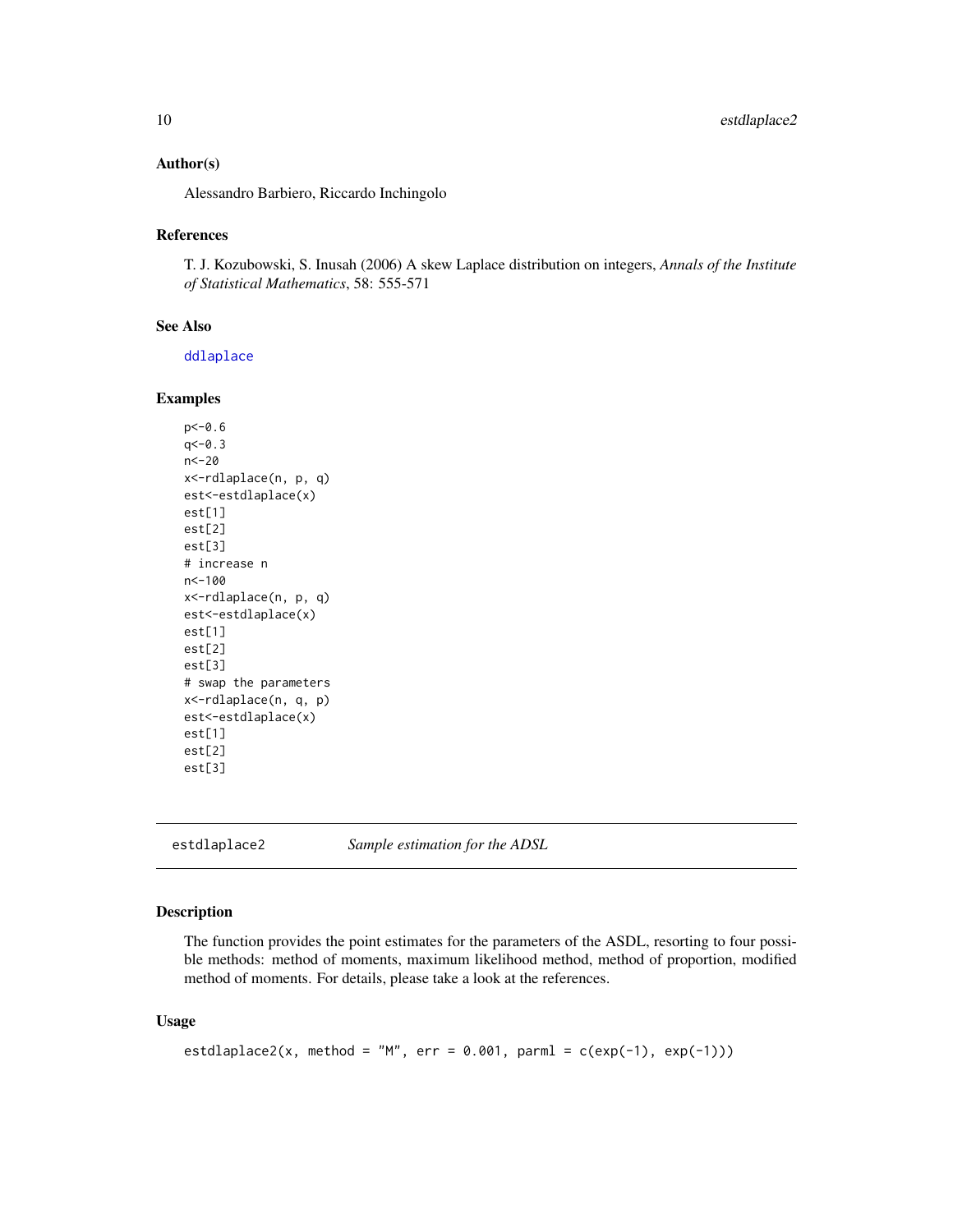# <span id="page-10-0"></span>estdlaplace2 11

#### Arguments

| $\boldsymbol{\mathsf{x}}$ | a vector of observations from the ADSL                                                                                                                                                                   |
|---------------------------|----------------------------------------------------------------------------------------------------------------------------------------------------------------------------------------------------------|
| method                    | M for the method of moments, ML for the maximum likelihood methods, P for the<br>method of proportion, MM for the modified method of moments                                                             |
| err                       | a positive tolerance value, as small as possible, used in the definition of lower<br>and upper bounds of the parameters $p$ and $q$ in the minimization algorithm uti-<br>lized by the method of moments |
| parml                     | starting values for p and q in the optimization process for the maximum likeli-<br>hood method                                                                                                           |

#### Value

a vector with the parameter estimates of  $p$  and  $q$ .

#### Author(s)

Alessandro Barbiero, Riccardo Inchingolo

#### References

A. Barbiero, An alternative discrete Laplace distribution, *Statistical Methodology*, 16: 47-67

# See Also

[dlaplacelike2](#page-5-1)

```
p \le -0.4q \le -0.6x \leftarrow rdlaplace2(n=100, p, q)
est <- matrix(0, 5, 2)
est[1, ] \leftarrow c(p, q)est[2,] <- estdlaplace2(x, method="M")
est[3,] <- estdlaplace2(x, method="ML")
est[4,] <- estdlaplace2(x, method="P")
est[5,] <- estdlaplace2(x, method="MM")
dimnames(est)[[1]]<-c("true","M","ML","P","MM")
dimnames(est)[[2]]<-c("p","q")
xlim <- c(min(est[,1])*.98,max(est[,1])*1.02)
ylim <- c(min(est[,2])*.98,max(est[,2])*1.02)
plot(est, pch=19, col=1:5, xlim=xlim, ylim=ylim)
text(est, dimnames(est)[[1]], pos=3, col=1:5, cex= .75)
```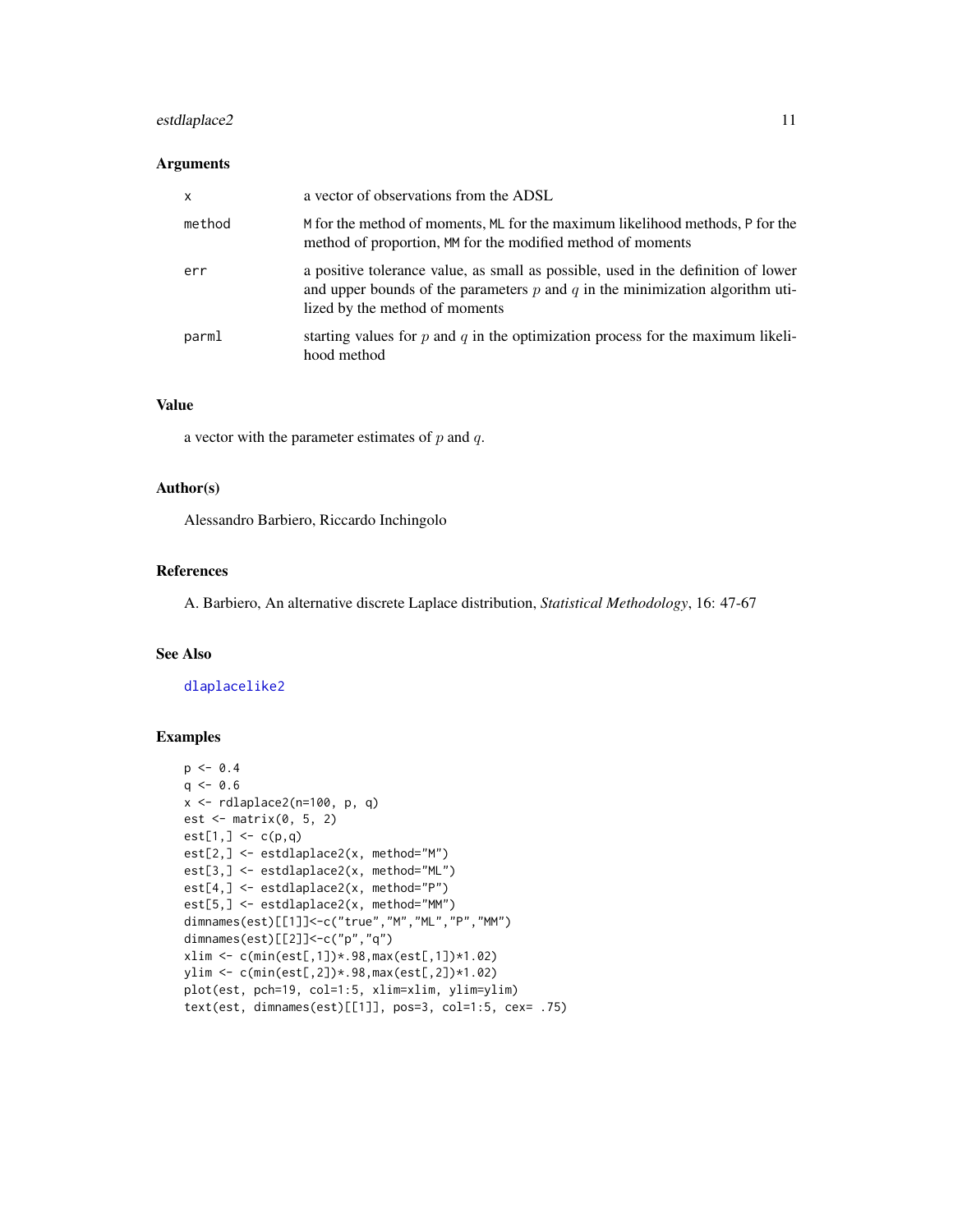<span id="page-11-0"></span>Inverse of Fisher Information matrix for the DSL.

# Usage

iFI(p, q)

# Arguments

| D | first parameter $p$ , in $(0, 1)$ , of the DSL  |
|---|-------------------------------------------------|
| a | second parameter $q$ , in $(0, 1)$ , of the DSL |

# Value

The inverse of Fisher Information matrix. Take a look at the references for more details.

# Author(s)

Alessandro Barbiero, Riccardo Inchingolo

# References

T. J. Kozubowski, S. Inusah (2006) A skew Laplace distribution on integers, *Annals of the Institute of Statistical Mathematics*, 58: 555-571

#### See Also

[iFI2](#page-12-1)

# Examples

 $p \le -0.2$  $q \le -0.8$ iFI(p, q)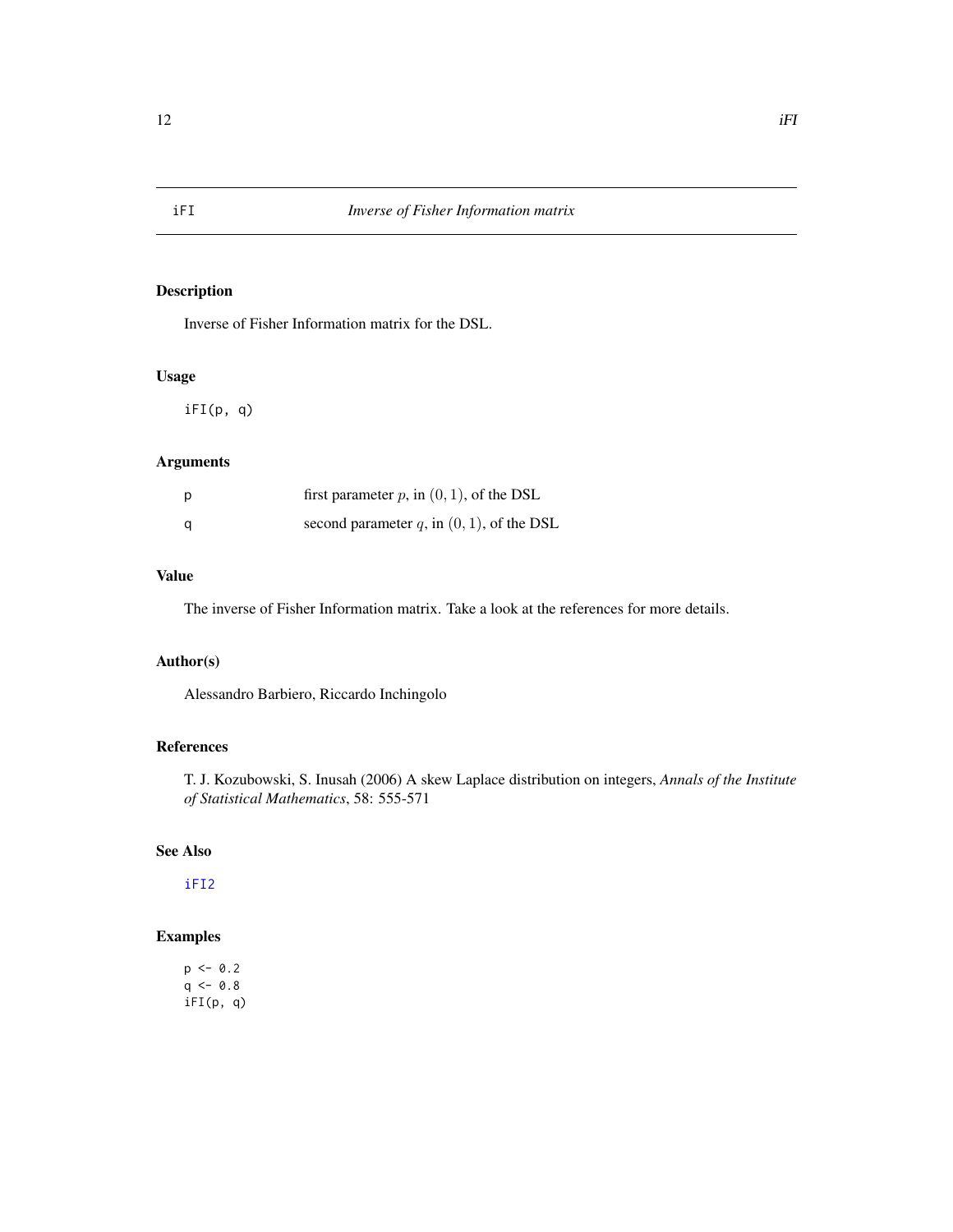<span id="page-12-1"></span><span id="page-12-0"></span>

Inverse of Fisher Information matrix for the ADSL.

#### Usage

iFI2(p, q)

# Arguments

| p | first parameter $p$ , in $(0, 1)$ , of the ADSL |
|---|-------------------------------------------------|
| a | second parameter q, in $(0, 1)$ , of the ADSL   |

# Value

The inverse of Fisher Information matrix. Take a look at the references for more details.

#### Author(s)

Alessandro Barbiero, Riccardo Inchingolo

#### References

A. Barbiero, An alternative discrete Laplace distribution, *Statistical Methodology*, 16: 47-67

#### See Also

[ioFI2](#page-13-1)

# Examples

 $p \leftarrow 0.2$  $q \le -0.8$ iFI2(p, q)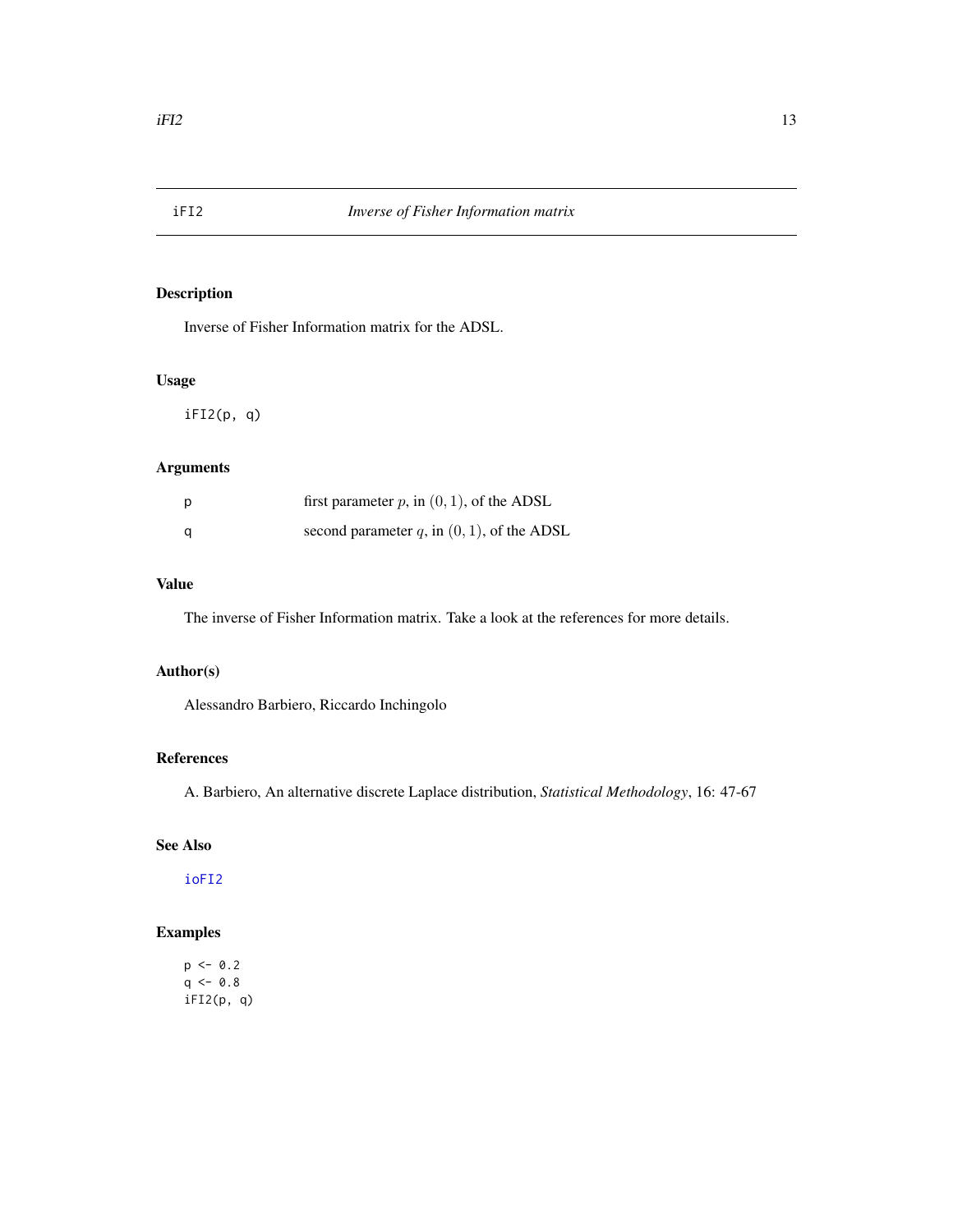<span id="page-13-1"></span><span id="page-13-0"></span>

Inverse of the observed Fisher Information matrix computed on a random sample of ADSL values.

# Usage

ioFI2(x)

# Arguments

x a vector of observations from the ADSL

#### Value

The inverse of the observed Fisher Information matrix.

#### Author(s)

Alessandro Barbiero, Riccardo Inchingolo

#### References

A. Barbiero, An alternative discrete Laplace distribution, *Statistical Methodology*, 16: 47-67

#### See Also

[iFI2](#page-12-1)

```
n < - 100p \le -0.4q \le -0.7x <- rdlaplace2(n, p, q)
M \leftarrow \text{ioFI2}(x)par <- estdlaplace2(x, "ML")
se <- diag(sqrt(M))
par # MLEs
se # standard errors
M # compare with the inverse of Fisher Information matrix
iFI2(par[1], par[2])/n # with MLEs plugged in
iFI2(p, q)/n # or the true values
```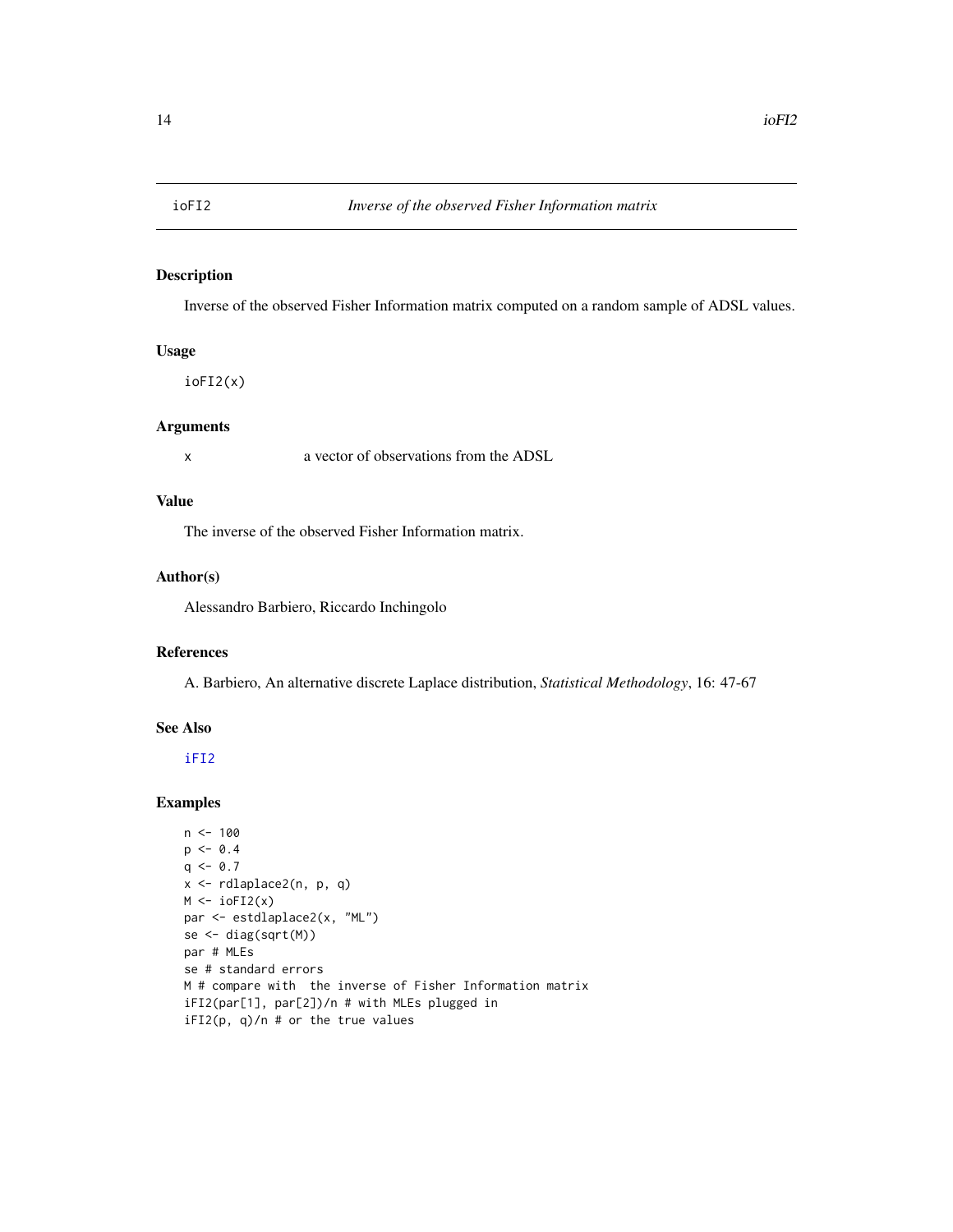<span id="page-14-1"></span><span id="page-14-0"></span>

A loss function used for the implementation of the method of moments (for the ADSL).

#### Usage

loss(par, x)

# Arguments

| par                       | the vector of parameters, p and q, of the ADSL |
|---------------------------|------------------------------------------------|
| $\boldsymbol{\mathsf{x}}$ | a vector of sample values from the ADSL        |

# Value

The value  $L = [E(X) - m_1(x)]^2 + [E(X^2) - m_2(x)]^2$ , where  $m_1$  and  $m_2$  are the first- and second-order sample moments.

# Author(s)

Alessandro Barbiero, Riccardo Inchingolo

# References

A. Barbiero, An alternative discrete Laplace distribution, *Statistical Methodology*, 16: 47-67

# See Also

[estdlaplace2](#page-9-1), [Edlaplace2](#page-7-1)

```
p \leftarrow 0.3q \leftarrow 0.7x \leftarrow rdlaplace2(n=100, p, q)
par <- estdlaplace2(x, "M")
loss(par, x) # should be near zero
loss(c(p,q), x) # may be far greater than zero
```